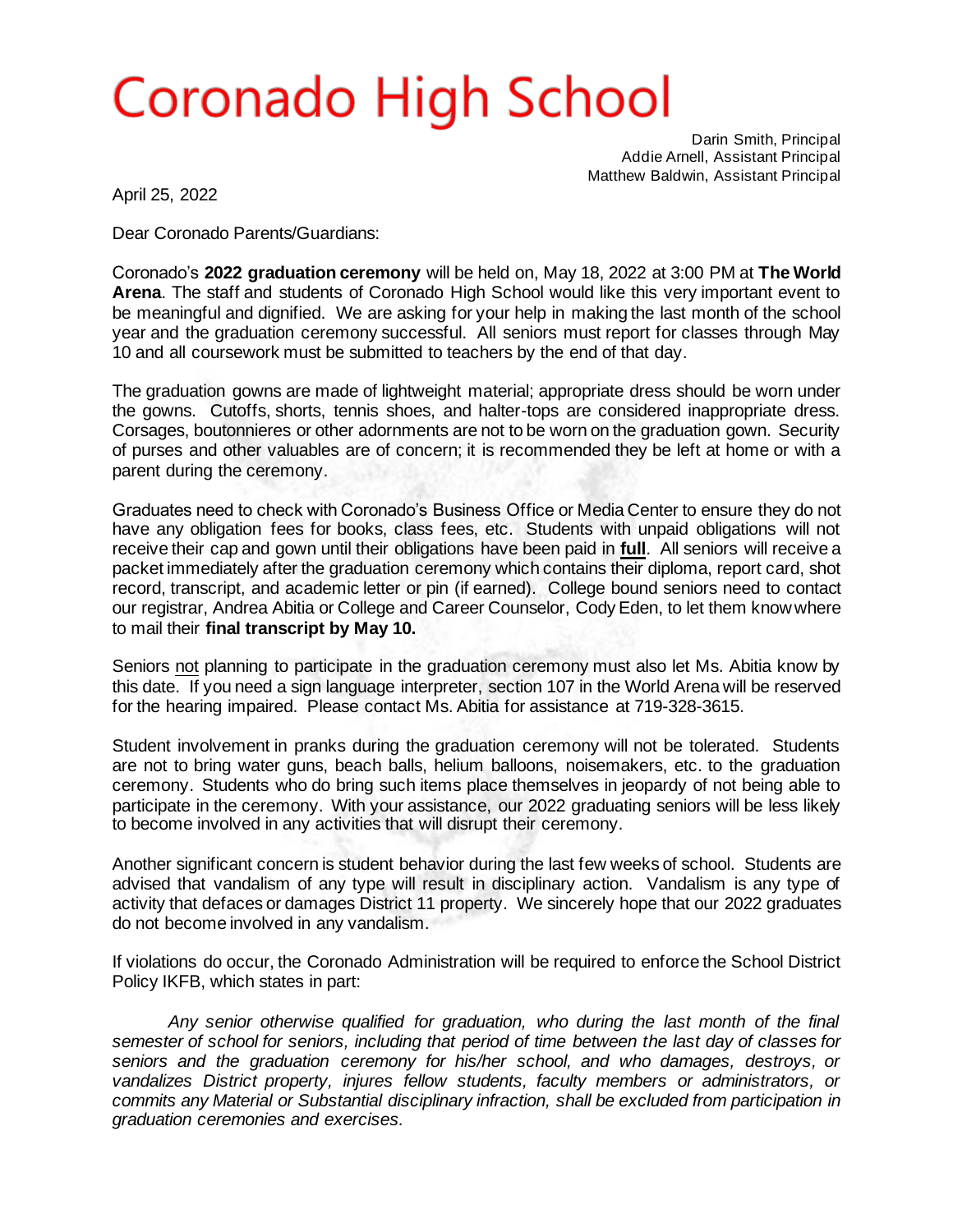*In addition to exclusion from participation in graduation ceremonies and exercises and possible suspension or expulsion, students and their parents/guardian shall be held liable for damage, destruction or bodily injury caused by the student, as set forth in state law.* 

Faculty will be reading the first, middle, and last names of graduating seniors at the ceremony. Seniors are requested to see the assigned administrator before May 11 if they are concerned with their name being mispronounced.

| Ms. Arnell           | $(A-E)$ | 719-328-3603 |
|----------------------|---------|--------------|
| Mr. Baldwin          | $(F-L)$ | 719-328-3604 |
| Mrs. Bronson-Sheehan | $(M-R)$ | 719-328-3605 |
| Mr. Lobato           | $(S-Z)$ | 719-328-3644 |

#### **Friday, May 6 & Tuesday May 10**

**Senior final exams** 

Note: There is NO special schedule for senior final exams. Exams will be given by teachers during normal class times.

### **Senior Locker Cleanout:**

No set time will be designated. Everything must be cleaned out of all lockers by the end of the day Tuesday May 10th.

#### **Book & Material Returns:**

No set time will be designated. Everything must be returned by the end of the day Tuesday May 10<sup>th</sup>.

### **Obligations:**

Please check with the Business Office to ensure you do not have any outstanding obligations. All obligations need to be paid prior to Tuesday May 10<sup>th</sup>.

### **Wednesday, May 11**

#### **Senior Academic and Achievement Awards – by invitation only** 7:00 PM in the auditorium.

Invitations were sent to seniors who will be recognized. Participating seniors will wear their cap and gown to this event.

### **Thursday, May 12**

### **Senior BBQ and Yearbook Signing**

11:00 AM - Barbecue for seniors on the baseball field

### **Wednesday, May 18**

### **Graduation rehearsal**

1:00 PM at The Broadmoor World Arena Graduates report to the arena floor no later than 1:00 PM - use Gate A to enter.

#### **2022 Graduation Ceremony at The Broadmoor World Arena**

2:00 PM - Doors open to guests

3:00 PM - The ceremony will begin

Parents, guardians and family members will not be allowed on the arena floor at any time. A photographer will be taking individual pictures of students as they receive their diploma, which can be ordered. District 11 will also be filming the ceremony and a DVD can be ordered for \$15.00.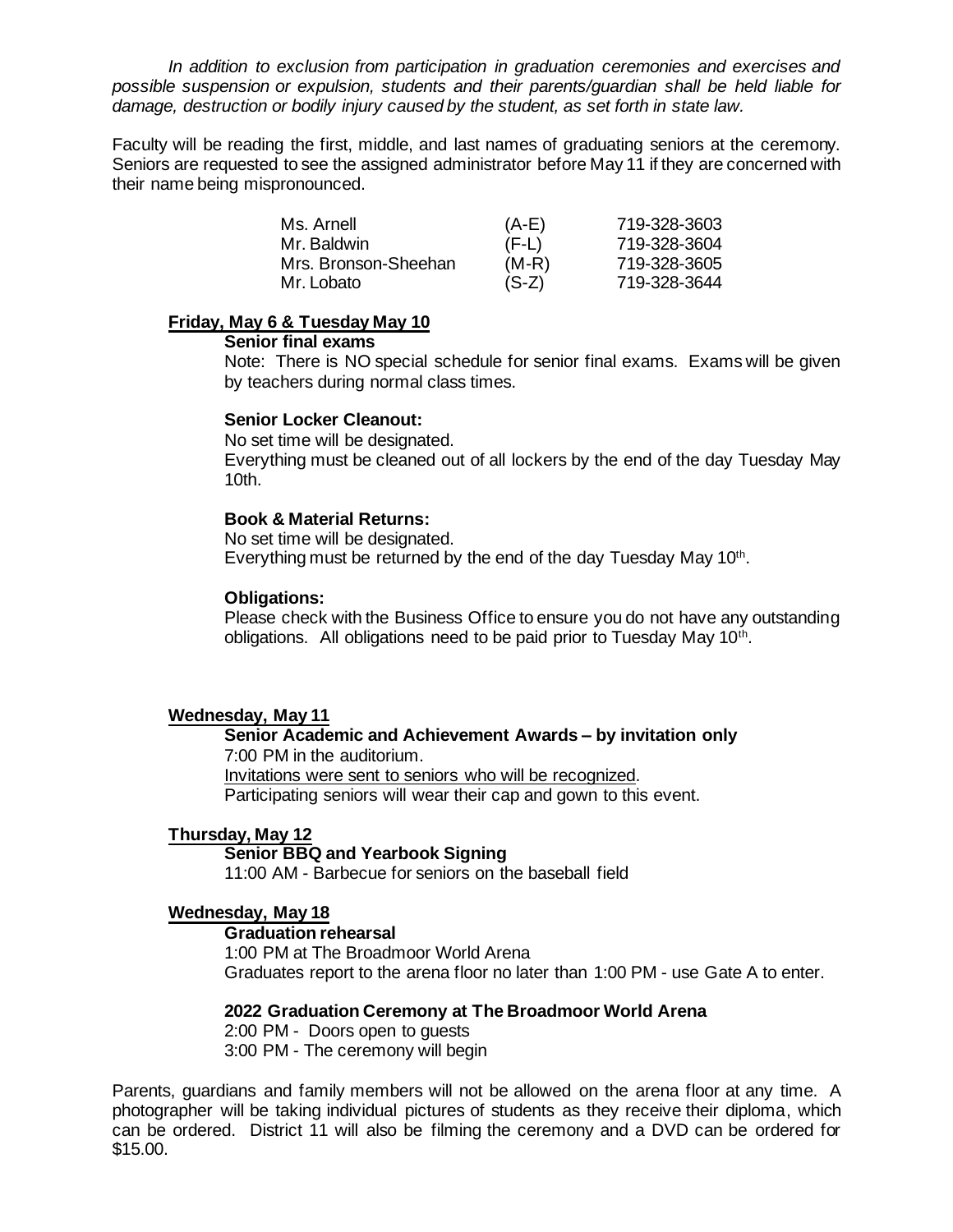The staff and students of Coronado High School sincerely appreciate your cooperation and assistance.

Sincerely,

Addie Arnell Coronado Assistant Principal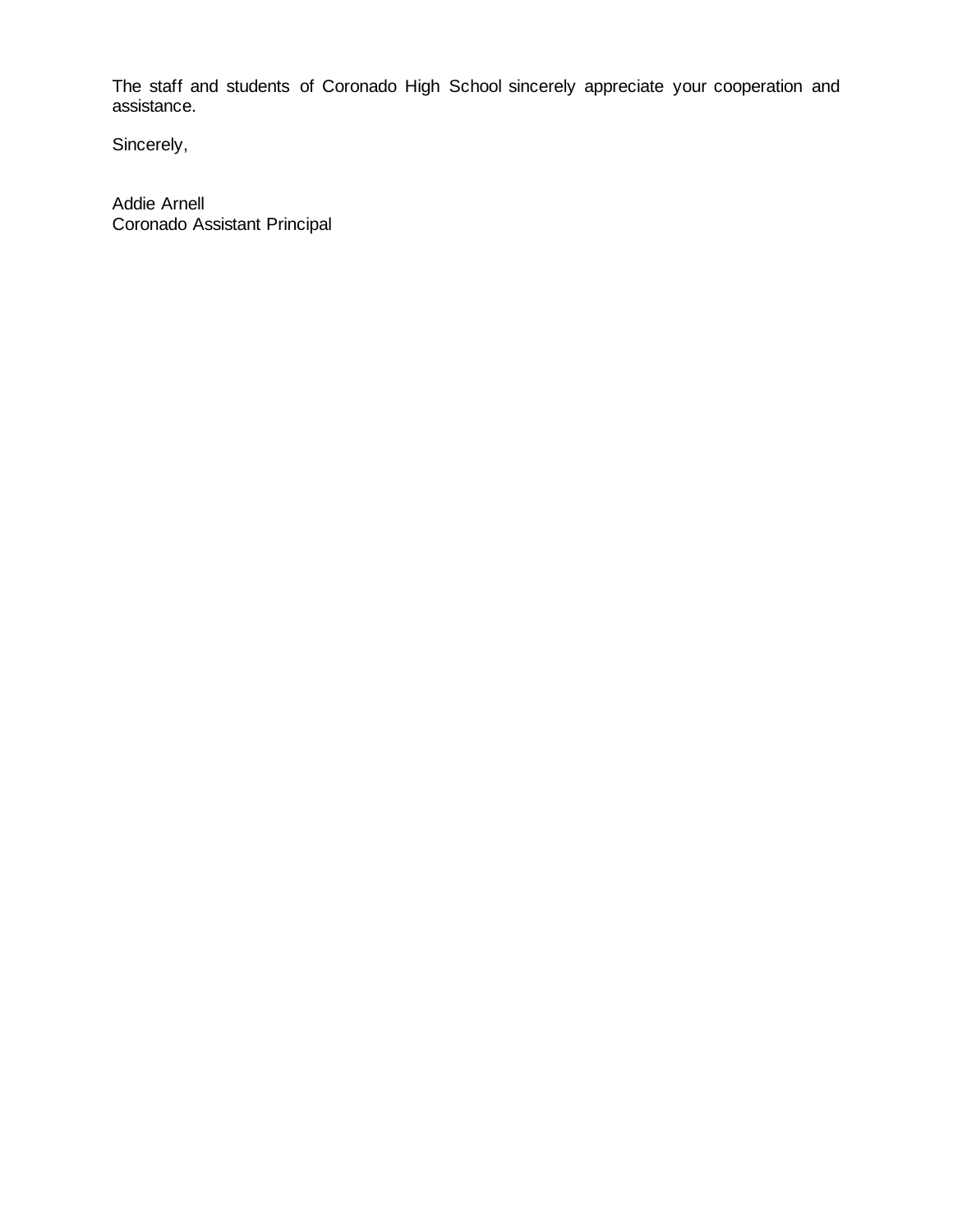



### **Directions from 1-25 to The Broadmoor World Arena**

- From southbound 1-25 take Exit #138 Turn right from exit ramp, turn left at the light at either Cheyenne Mt. Blvd. or Venetucci Blvd. until you reach The Broadmoor World Arena. Access to parking from either Cheyenne Mt. Blvd. or Venetucci Blvd. / H 85-87.
- From southbound Nevada Ave. take a left off the exit ramp on Lake Ave. Proceed East. Turn right on Venetucci Blvd or Cheyenne Mt. Blvd. Continue to the parking area and turn left.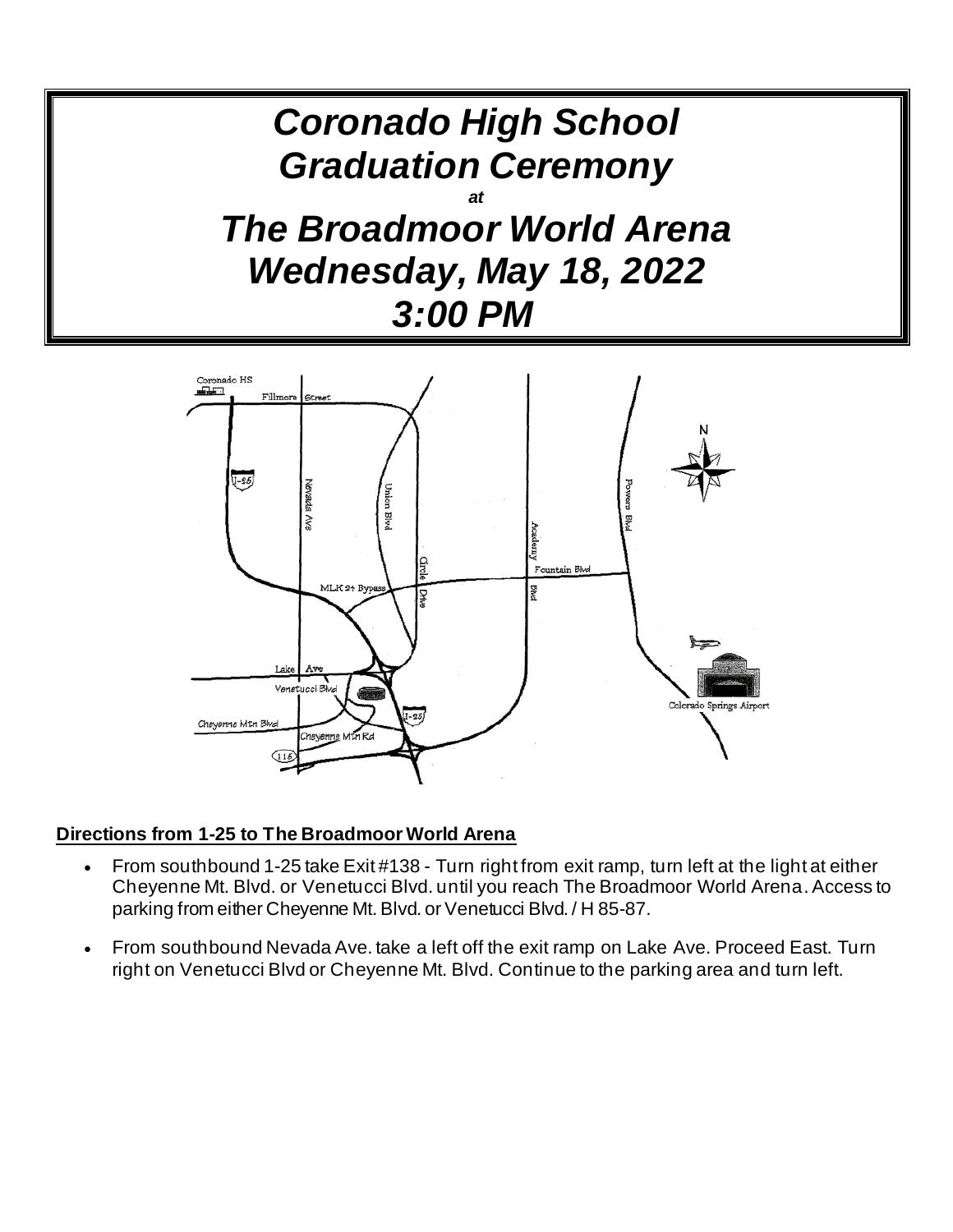# *Important Dates & Times*



| <b>Thursday, April 28</b> | 11:45 AM | Senior meeting and cap and gown distribution in                                                                                                                                                                                                                                                                                                                                           |  |  |
|---------------------------|----------|-------------------------------------------------------------------------------------------------------------------------------------------------------------------------------------------------------------------------------------------------------------------------------------------------------------------------------------------------------------------------------------------|--|--|
|                           |          | auditorium                                                                                                                                                                                                                                                                                                                                                                                |  |  |
|                           |          |                                                                                                                                                                                                                                                                                                                                                                                           |  |  |
| Friday, May 6             |          | Senior finals exams (no special schedule)                                                                                                                                                                                                                                                                                                                                                 |  |  |
|                           |          |                                                                                                                                                                                                                                                                                                                                                                                           |  |  |
| Saturday, May 7           | 8:00PM   | Prom at the Flying W Ranch                                                                                                                                                                                                                                                                                                                                                                |  |  |
|                           | 11:00PM  | After-prom at UCCS Recreation Center                                                                                                                                                                                                                                                                                                                                                      |  |  |
|                           |          |                                                                                                                                                                                                                                                                                                                                                                                           |  |  |
| Tuesday, May 10           |          | Senior finals exams (no special schedule)                                                                                                                                                                                                                                                                                                                                                 |  |  |
|                           |          | Senior Locker Cleanout & Book & Material Return; no set                                                                                                                                                                                                                                                                                                                                   |  |  |
|                           |          | time designated. Everything MUST be out of all lockers                                                                                                                                                                                                                                                                                                                                    |  |  |
|                           |          | and returned to media center/teachers by end of day.                                                                                                                                                                                                                                                                                                                                      |  |  |
|                           |          |                                                                                                                                                                                                                                                                                                                                                                                           |  |  |
| <b>Wednesday, May 11</b>  | 7:00PM   | Senior Academic Achievement Awards - by invite<br>only<br>Academic Achievement Awards in auditorium<br>Invitations sent to seniors that will be recognized<br>Cap and gowns MUST be worn for this event                                                                                                                                                                                   |  |  |
|                           |          |                                                                                                                                                                                                                                                                                                                                                                                           |  |  |
| Thursday, May 12          | 12:00 PM | <b>Senior Celebration BBQ &amp; Yearbook Signing</b><br>Barbeque for all seniors on the baseball field                                                                                                                                                                                                                                                                                    |  |  |
|                           |          |                                                                                                                                                                                                                                                                                                                                                                                           |  |  |
| <b>Wednesday, May 18</b>  | 1:00 PM  | <b>Class of 2022 Graduation Rehearsal</b><br>The Broadmoor World Arena<br>All graduating seniors report to the arena floor and find<br>the chair that has YOUR name on it by no later than 1:00<br>PM. Use Gate A to enter. It is very important that all<br>seniors be on time! Cell phones are not allowed on the<br>arena floor. Please leave them and all valuables with a<br>parent. |  |  |
|                           | 3:00 PM  | Addie Arnell, Assistant Principal, will provide important<br>procedural details pertaining to the ceremony.<br>Graduating seniors need to hear the directions for<br>rehearsal so they will know exactly what to do before,<br>during, and after the ceremony.<br><b>Graduation ceremony begins</b>                                                                                       |  |  |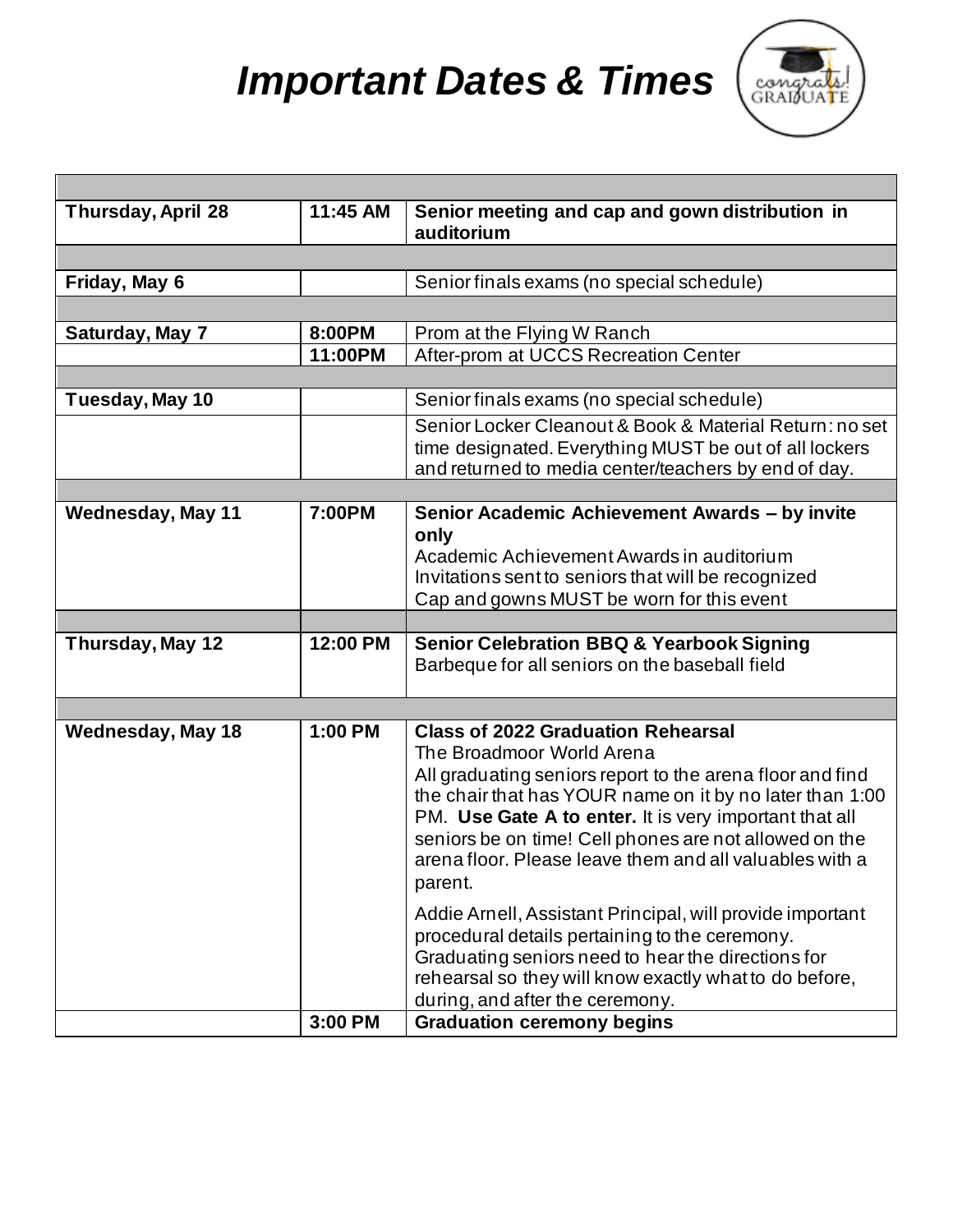# **Inclement Weather**

In the event there is severe weather on graduation day, the district will communicate the alternate start time or rescheduling of the eventin the same fashion they communicate snow days/delayed starts. Coronado will also distribute the information via Blackboard and Coronado homepage. In the event, there is minor weather (drizzle, windy, etc.), the ceremony will continue as scheduled.

# **Cell Phones**

All cell phones must be turned off on The Broadmoor World Arena floor during the graduation ceremonies. Members of the audience are also encouraged to turn their cell phones off or to vibrate mode to prevent distractions from occurring during the ceremonies.

# **Dress Code**

Seniors who are not properly dressed will not be allowed to participate in the ceremonies. No cutoffs, shorts, tennis shoes, halter tops. No decorating of mortar boards. Corsages, boutonnieres or other adornments are not to be worn on the graduation gown or caps.

### **Pictures**

A photographer will be on hand to capture the event. Families may order pictures directly through the company. Following the ceremony, all graduating seniors will exit through the loading dock on the SE side of The Broadmoor World Arena and will report immediately to the steps located outside and on the NE side of The Broadmoor World Arena for the traditional group picture and cap toss. See flyer at the end of the letter for ordering information.

## **Diploma Packet Distribution**

Every graduating senior who participates in the graduation ceremony will receive an empty diploma cover. Diploma packets will be handed to you as you return to your seat from walking across the stage. Do NOT lose this packet, it contains your diploma and other important information.

Included in the packet will be the student's high school diploma, shot record, last report card, transcript, and academic letters or pins if earned.

## **Name Pronunciation**

The administration will be reading the first, middle, and last names of seniors at the ceremony. Seniors are requested to see their assigned administrator before May 10 if they think there is a possibility their name might be mispronounced.

| Ms. Arnell           | $(A-E)$ | 719-328-3603 |
|----------------------|---------|--------------|
| Mr. Baldwin          | $(F-L)$ | 719-328-3604 |
| Mrs. Bronson-Sheehan | $(M-R)$ | 719-328-3605 |
| Mr. Lobato           | $(S-Z)$ | 719-328-3644 |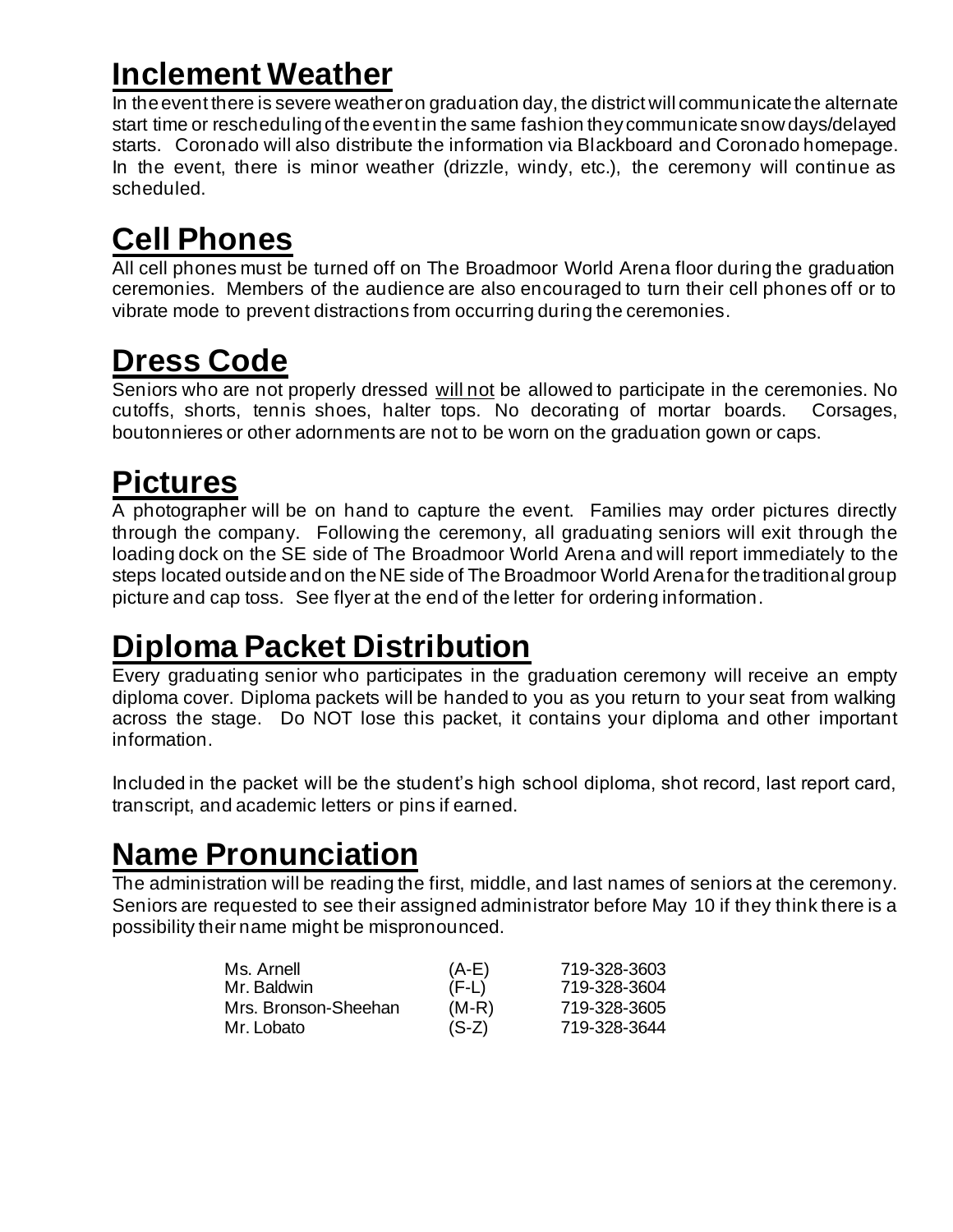### **Not Participating In Graduation Ceremony**

Please contact our registrar, Ms. Abitia, immediately, if you will NOT be participating in the graduation ceremony at 719-328-3615.

### **Reminders for Guests**

Guests are not allowed to access the arena floor, this includes taking pictures/video, at any time before, during or after the ceremony. Please plan to meet your graduate upstairs or outside. No more than 2 seats will be allowed to be saved, and seating is on a first come first serve basis. Disputes over saving seats will result in ejection from the Broadmoor World Arena. Please refrain from using horns, cow bells and other noisemakers. We want every family to be able to hear their graduate's name being read. Please no large signs/posters, balloons or standing, again we want every family to be able to view their graduate walk across the stage.

*Please remember that graduation is a dignified and formal ceremony! Coronado thanks you for your cooperation and support.*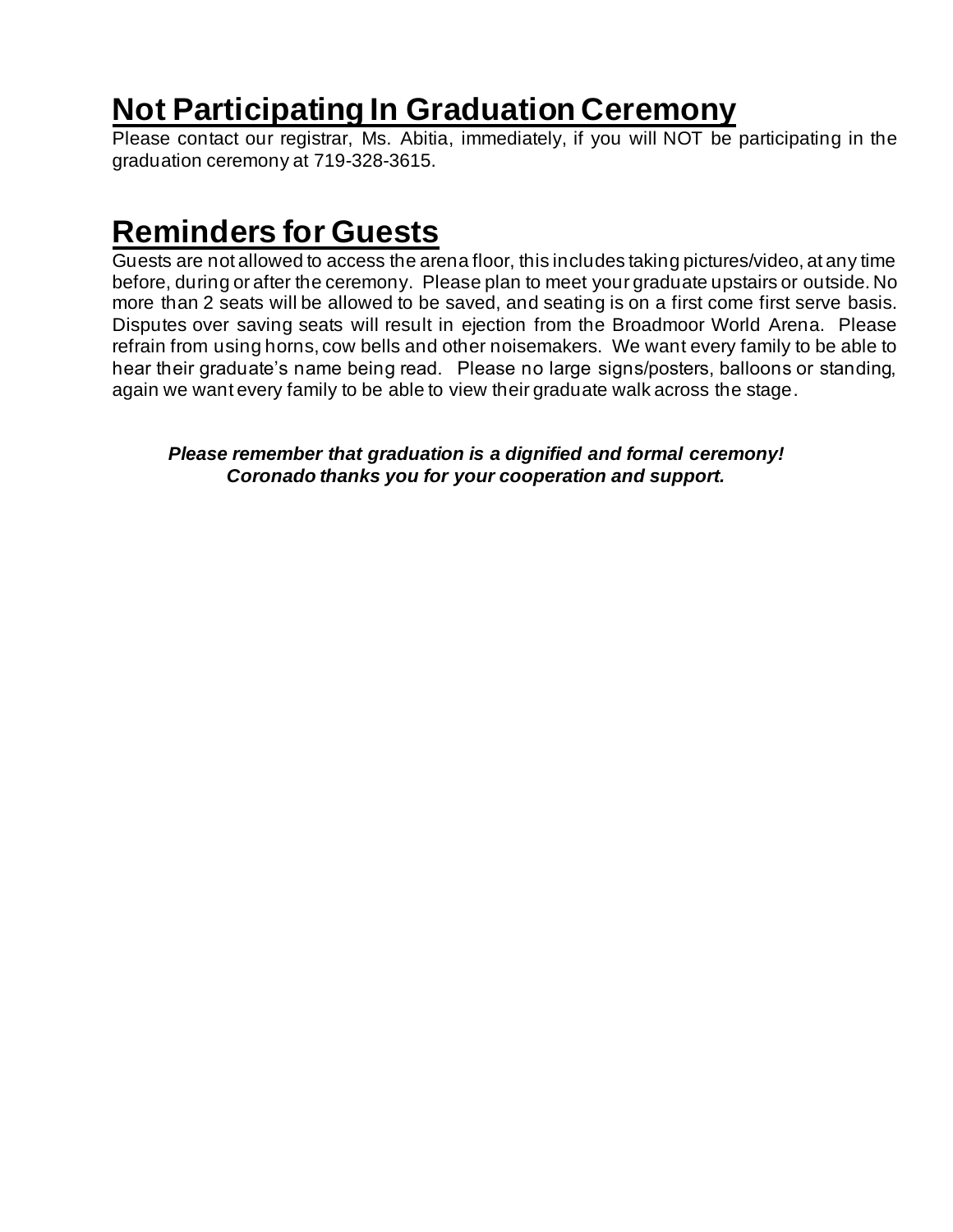

### **Rules & Regulations for 2022 Commencement**

- . The Broadmoor World Arena Concession Stands will be open for service. No outside food and beverage.
- . The following Items will not be permitted inside of The Broadmoor World Arena:
	- O Helium Balloons
	- O Beach Balls or Water Guns
	- o Silly String or Confetti
	- o Horns, Cow Bells, Sirens, or any other Noise Maker
	- o WEAPONS (including items that resemble weapons)
	- o Selfie Sticks
	- o Large Signs, Posters or Pictures that obstruct the view of those around you
	- o Recording Devices that will obstruct the view of those around you (i.e. Holding up an iPad/tablet, Tripods etc.)
	- o Remote controlled recording devices (i.e. Drones)
- If you have a stroller or infant carrier/car seat, it must be checked at the Penrose Club Entrance. There is not room in the seating area for these items. Please hold small children on your laps.
- Guests are not permitted on the arena floor at any time unless participating in the graduation ceremonies. This includes taking photos.
- · Please do not stand as it blocks the view of others.
- . Guests may save no more than 2 seats. Ten minutes prior to the start of the ceremony, the open seats will become available for others. Disputes in regards to saving seats may result in ejection from The Broadmoor World Arena.
- . The Broadmoor World Arena's acceptable bag sizes are limited to 12"x5"x12". Clear tote, clutch, purse, wallet and plastic storage bag are all acceptable as long as they meet the size requirements. Small diaper bags and medical bags will be allowed.

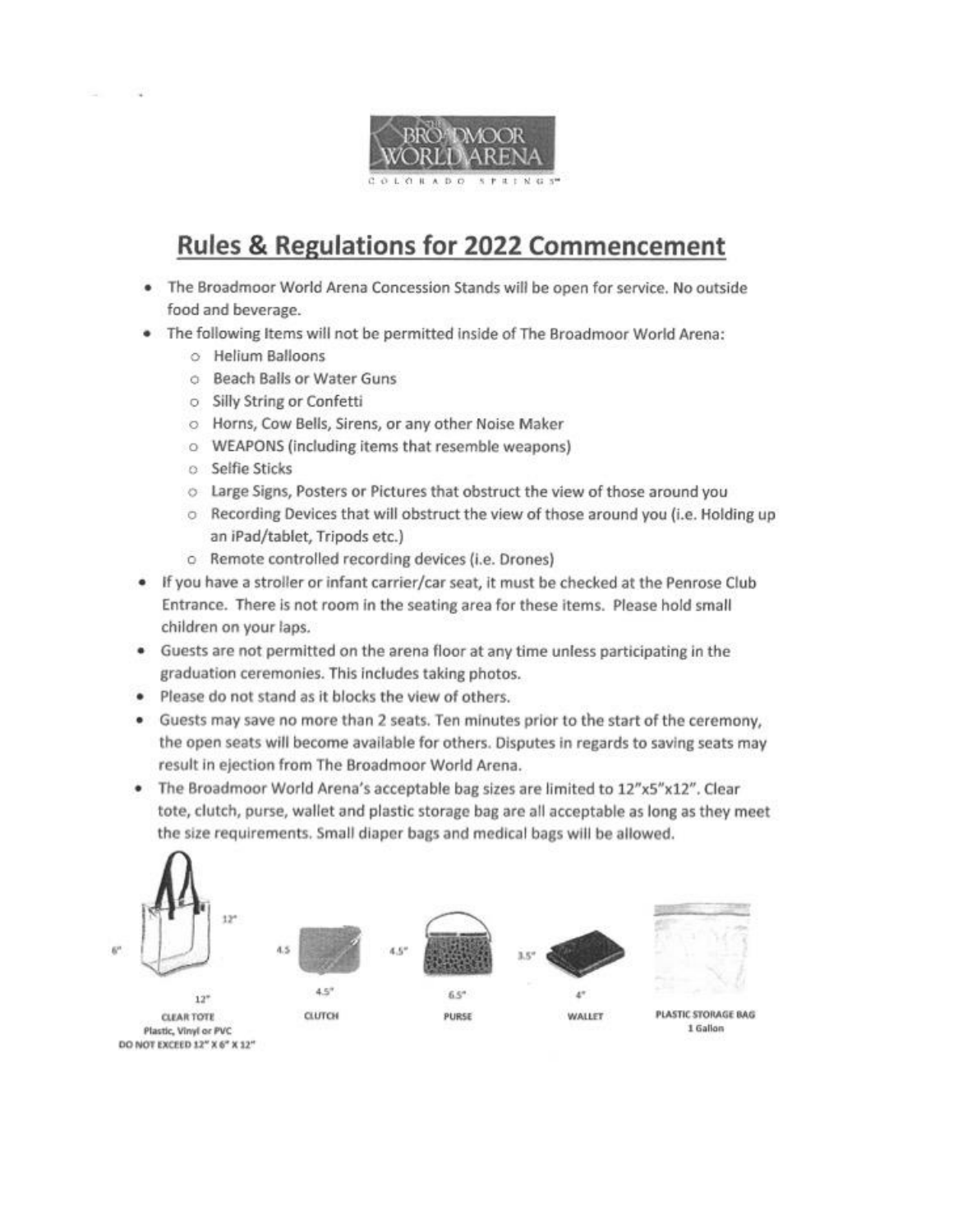### District eleven policies

- No one will be allowed on the arena floor unless they are seniors who are graduating, district personnel participating in the ceremonies, or contracted photographers.
- The only picture taking allowed on the field will be performed by District Eleven's LRS and professional photographers contracted to do so by the schools.
- Seating at the Broadmoor World Arena for all of District Eleven's graduation ceremonies will be on a first come, first serve basis. Saving more than two or three seats will not be allowed by security.
- Seniors who are not properly dressed will not be allowed to participate in the ceremonies.
- All cell phones must be turned off on the arena floor during the graduation ceremonies. Members of the audience are also encouraged to turn their cell phones off or to vibrate mode to prevent distractions from occurring during the ceremonies.
- No horns, cow bells or other noisemakers that could prevent others from hearing names being read, speeches, etc.
- No large signs, posters, balloons, etc. that will block the view of others.
- The decorating of cap mortar board is not permitted.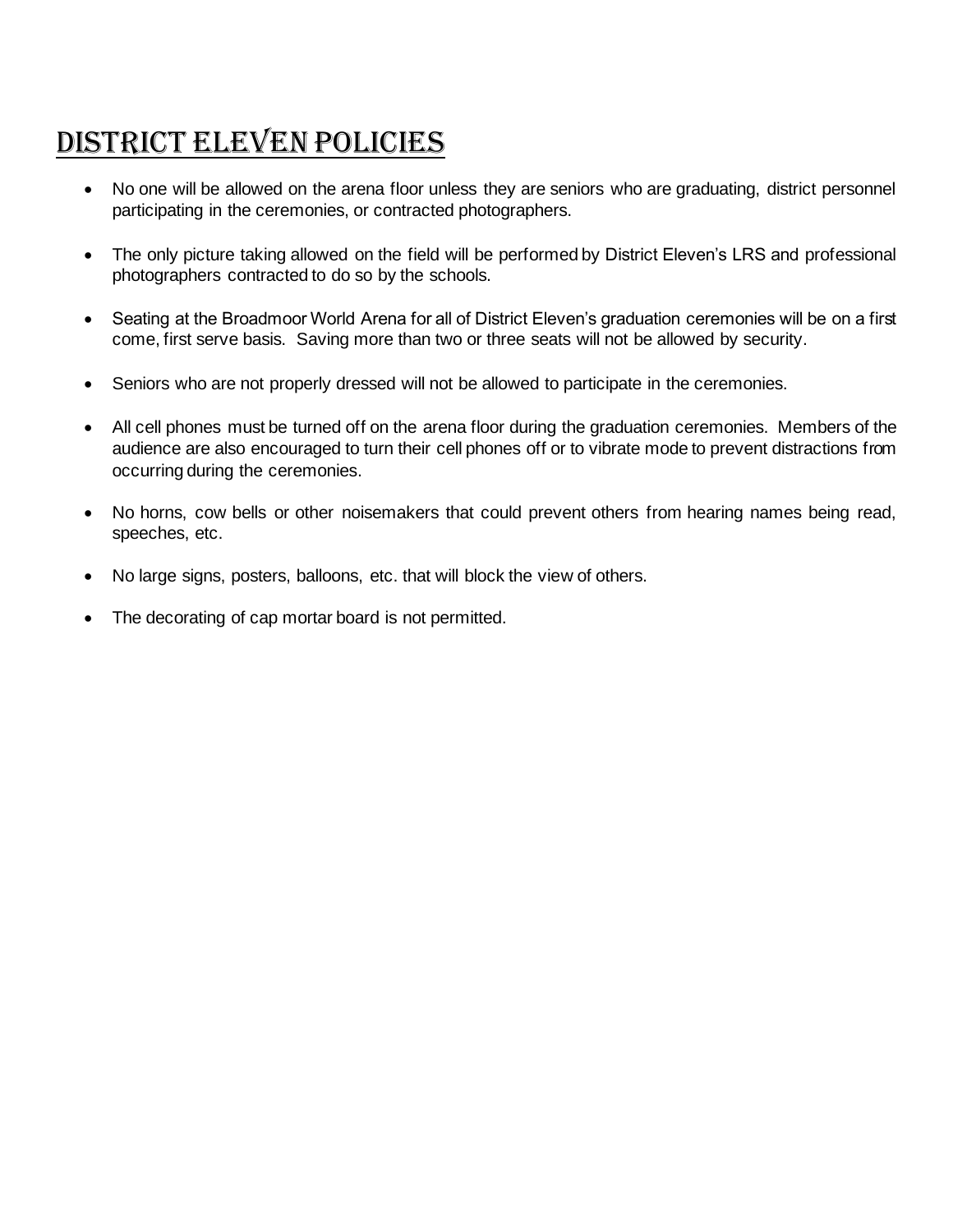

### **CORONADO HIGH SCHOOL Class of 2022 GRADUATION DVDs**

Dear Students, Parents and Teachers,

Coronado graduation will be held on Wednesday May 18, 2022 at 3:00 PM at The Broadmoor World Arena. DVDs of the graduation ceremony will be available for \$15.00 each by placing your order before May 10, 2022.

DVDs may be picked up in the main office from June 1 to June 15 between 8:00 AM and 2:00 PM. Due to the high cost of shipping, DVDs will not be mailed. If you need further information, please call our office at 719-328-3615.

| <b>CLASS of 2022 GRADUATION DVDs</b>                                                                                                                                                                       |
|------------------------------------------------------------------------------------------------------------------------------------------------------------------------------------------------------------|
| Graduate's Name (please print): Cambridge Contractor Contractor Contractor Contractor Contractor Contractor Co                                                                                             |
|                                                                                                                                                                                                            |
| $\#$ DVDs $@$ \$15.00 each: $\qquad \qquad$ Total remitted:                                                                                                                                                |
| Make checks payable to CORONADO HIGH SCHOOL - GRADUATION DVD<br>Please mail order form and check to:<br>Coronado High School Graduation DVD Order<br>1590 West Fillmore Street, Colorado Springs, CO 80904 |